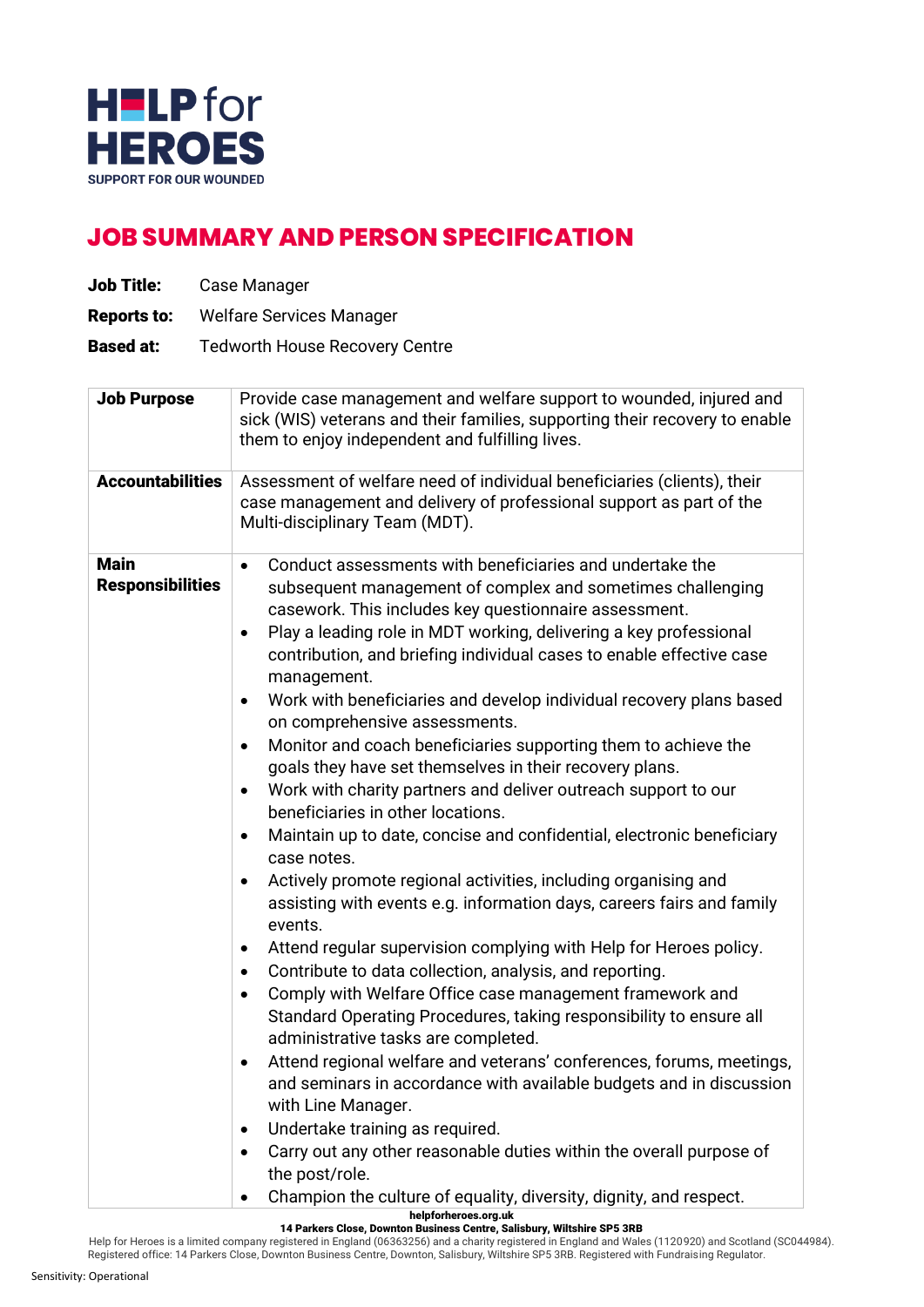

|                                                                            | Location specific duties as identified.                                                                                                                                                                                                                                                                                                                                                                                                                                                                                                                                                                                                                                                                                                                                                                                                                                                                                                                                                                                                                                                                                                                                                                                                                                                                                                                                                                                                                                                                                                                                                                                                                                                                                                   |
|----------------------------------------------------------------------------|-------------------------------------------------------------------------------------------------------------------------------------------------------------------------------------------------------------------------------------------------------------------------------------------------------------------------------------------------------------------------------------------------------------------------------------------------------------------------------------------------------------------------------------------------------------------------------------------------------------------------------------------------------------------------------------------------------------------------------------------------------------------------------------------------------------------------------------------------------------------------------------------------------------------------------------------------------------------------------------------------------------------------------------------------------------------------------------------------------------------------------------------------------------------------------------------------------------------------------------------------------------------------------------------------------------------------------------------------------------------------------------------------------------------------------------------------------------------------------------------------------------------------------------------------------------------------------------------------------------------------------------------------------------------------------------------------------------------------------------------|
| <b>Essential</b><br><b>Qualifications:</b>                                 | Level 3 Diploma in Welfare or other relevant discipline.<br>$\bullet$                                                                                                                                                                                                                                                                                                                                                                                                                                                                                                                                                                                                                                                                                                                                                                                                                                                                                                                                                                                                                                                                                                                                                                                                                                                                                                                                                                                                                                                                                                                                                                                                                                                                     |
| <b>Essential</b><br>Knowledge,<br><b>Skills &amp;</b><br><b>Experience</b> | 2+ years of working with adults at risk, in the welfare or support<br>$\bullet$<br>sector.<br>Clear understanding of the requirements and professional ethos<br>$\bullet$<br>underpinning professional boundaries.<br>Experience or understanding of working in a multidiscipline<br>$\bullet$<br>environment supporting the delivery of case management.<br>Previous use of assessment tools to identify client need and create<br>$\bullet$<br>appropriate and SMART recovery action plans.<br>Understand the coaching culture, supporting beneficiaries in goal<br>$\bullet$<br>setting, increasing their resilience to own and maintain their recovery.<br>Ability to deliver presentations to a variety of audiences.<br>$\bullet$<br>A comprehensive knowledge of children's and adults Safeguarding<br>٠<br>and a knowledge of referral pathways.<br>Excellent task management and organisational skills and the ability<br>$\bullet$<br>to work under time pressure meeting key deadlines.<br>A comprehensive understanding of the importance of recording and<br>٠<br>evidencing professional case notes and report writing.<br>Ability to communicate at all levels including colleagues,<br>٠<br>beneficiaries and their families, senior managers, and external<br>partners.<br>Understanding of the ethos of Help for Heroes services and have<br>٠<br>empathy and passion for the cause.<br>Demonstrate knowledge and experience in use of digital and online<br>٠<br>services, especially Microsoft Office 365 and case management<br>systems.<br>Ability to meet the travel requirements of the job and hold a full<br>٠<br>current UK driving license to contribute towards the delivery of<br>service in the community. |
| <b>Desirable</b><br>Knowledge,<br><b>Skills &amp;</b><br><b>Experience</b> | Knowledge of Help for Heroes 360° Holistic support model approach.<br>$\bullet$<br>Understanding of Wounded, Injured and Sick personnel care pathway.<br>$\bullet$                                                                                                                                                                                                                                                                                                                                                                                                                                                                                                                                                                                                                                                                                                                                                                                                                                                                                                                                                                                                                                                                                                                                                                                                                                                                                                                                                                                                                                                                                                                                                                        |
| <b>Key</b><br><b>Competencies &amp;</b><br><b>Behaviours</b>               | Confident and polite manner.<br>$\bullet$<br>Ability to build rapport quickly and to understand needs and<br>$\bullet$<br>expectations.<br>Positive, empathetic, patient, polite and friendly manner.<br>$\bullet$<br>Ability to remain calm under pressure.<br>٠<br>Displays the highest levels of integrity, confidentiality, and<br>٠<br>commitment.<br>Respond quickly to changing demands and demonstrate strong skills<br>$\bullet$<br>in prioritisation and time management.<br>Work within a range of environments and working cultures, adapting<br>٠<br>personal style accordingly.                                                                                                                                                                                                                                                                                                                                                                                                                                                                                                                                                                                                                                                                                                                                                                                                                                                                                                                                                                                                                                                                                                                                             |